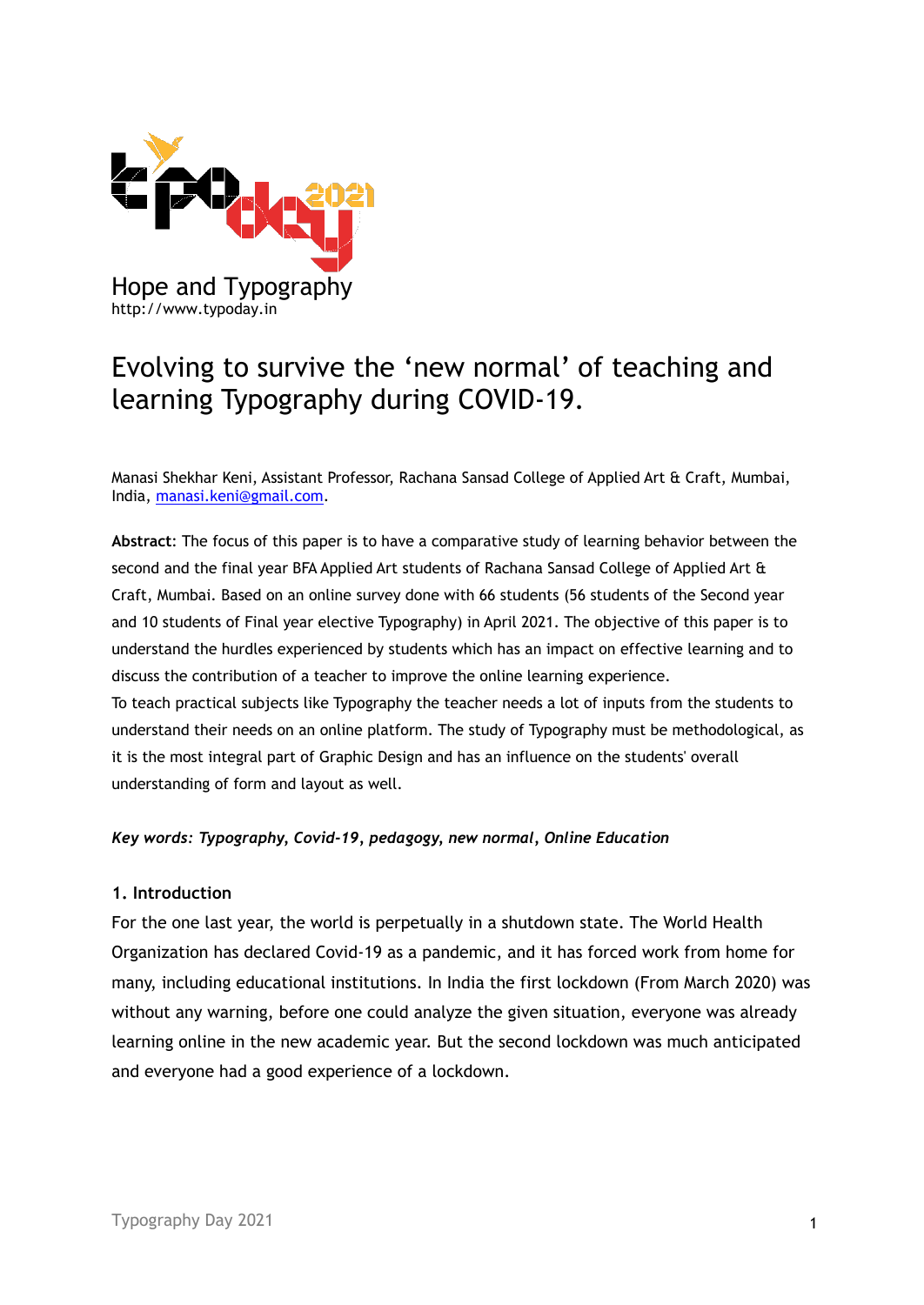If we look at the past there are a few examples that give us some hope. Andrew P. Kelly and Rooney Columbus in their research article, "College in the Time of Coronavirus CHALLENGES" state,

*"At the onset of the global outbreak of corona- virus, writers searched for any silver lining amid escalating uncertainty and tragedy. One source of optimism: Past plagues have given rise to some of the most important works of literature and science. William Shakespeare penned several seminal plays—King Lear, Macbeth, and Antony and Cleopatra—during the bubonic plague in the early 1600s. Similarly, Isaac Newton's annus mirabilis ("year of wonders") occurred during another outbreak in the mid-1600s, when he pioneered scientific understanding of light and optics, invented early calculus, and theorized motion and gravity—all from his childhood home after Cambridge shuttered temporarily."* (Kelley 2020)

The achievements mentioned by these meritorious people are extraordinary. We cannot ignore the fact that they were geniuses. It tells us a story of a dark cloud with a silver lining. Compared to these intellectuals our achievements are small but not negligible.

The transition from physical teaching to virtual was not easy. Initially, the students struggled with a lot of issues. Many students did not have art material in stock at home. Many outstation students were stuck in Mumbai due to the lockdown. They lived alone for a long period. Most of them did not have digital devices like compatible mobile phones or laptops. They also had to share the devices with their siblings. Network connection issues, mainly the rural students who went back to their hometown after the lockdown faced this issue. They had to come far away from their home to get the network. They or their family members were detected covid-19 positive. Mental health issues faced by the students. Students with small houses and many family members had to struggle for space and solitude at home for learning. It is absolutely important to have space to concentrate in the class. The students had to help in the domestic work also as all the household help was stopped during this period. This was an added responsibility that never bothered them earlier.

#### **2. Methodology**

An observational, descriptive study based on a questionnaire designed was conducted amongst 66 students, 56 students of the Second Year, and 10 students of Final year elective Typography studying at Rachana Sansad College of Applied Art & Craft, Mumbai in April 2021.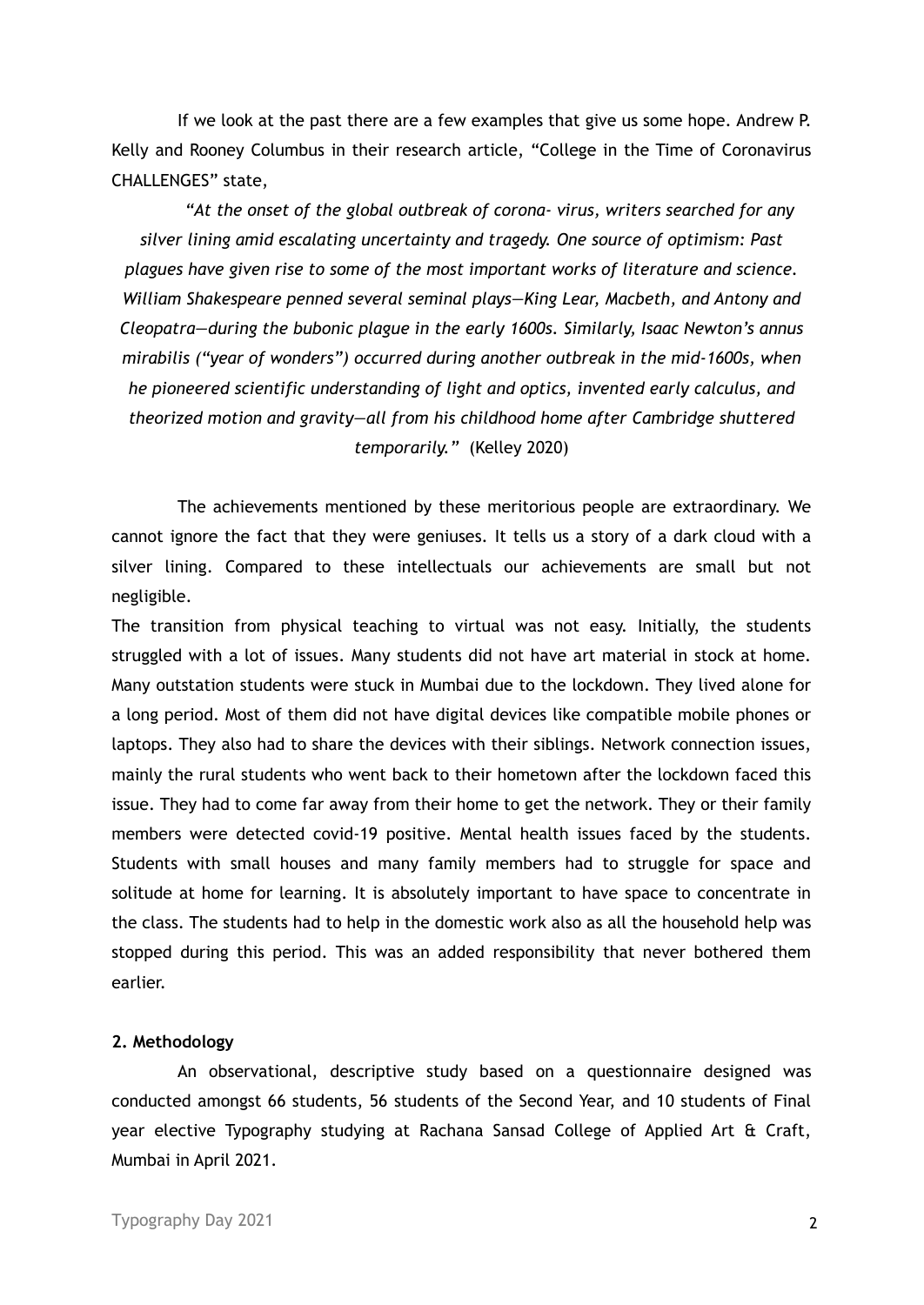The questionnaire was prepared in the form of Google forms and the link was sent to the students through the mail. The questionnaire designed for the students consisted of 22 questions regarding the socio-demographic characteristics and questions to assess whether they like studying online and what are the reasons for their like and dislike about online classes.

All the participants were from the 18-21 years age group. 48 female and 18 male Under Graduate students participated.

#### **2.2 Questionnaire and Results**

Following are the 22 questions asked to the students with their responses.

| $\overline{\mathsf{Sr.}}$ |                                                                                                                       | Yes |                | <b>Sometimes</b> |
|---------------------------|-----------------------------------------------------------------------------------------------------------------------|-----|----------------|------------------|
| No.                       | Question                                                                                                              |     | <b>No</b>      | /maybe           |
| 1.                        | Are you enthusiastic about attending online<br>lectures?                                                              | 26  | $\overline{7}$ | 33               |
| 2.                        | Do you attend online classes regularly?                                                                               | 53  | $\overline{9}$ | $\overline{4}$   |
| 3.                        | Guidelines are provided (ex. how to use relevant<br>online tools) before starting online lectures by<br>your lecturer | 49  | 13             | $\overline{4}$   |
| 4.                        | Frustration and lack of interest in learning while<br>being in lockdown                                               | 28  | 5              | 33               |
| 5.                        | Do you get enough space to work at home?                                                                              | 37  | $\overline{4}$ | 25               |
| 6.                        | Online lectures are effective than traditional/live<br>classroom lectures?                                            | 5   | 23             | 38               |
| 7.                        | Gained experience of learning in a new online<br>environment.                                                         | 29  | $\mathbf 1$    | 36               |
| 8.                        | Are you happy about the student-teacher<br>interaction during online teaching & learning                              | 34  | 11             | 20               |
| 9.                        | The home environment is suitable for<br>participating in online lectures?                                             | 21  | 6              | 39               |
| 10.                       | Possibility of distractions from other family<br>members during online lectures?                                      | 32  | $\overline{3}$ | 31               |
| 11.                       | Do you think the class teachings will be helpful<br>for the growth of your career?                                    | 43  | $\mathbf{1}$   | 22               |
| 12.                       | Were there any COVID-positive cases in your<br>family?                                                                | 34  | 32             |                  |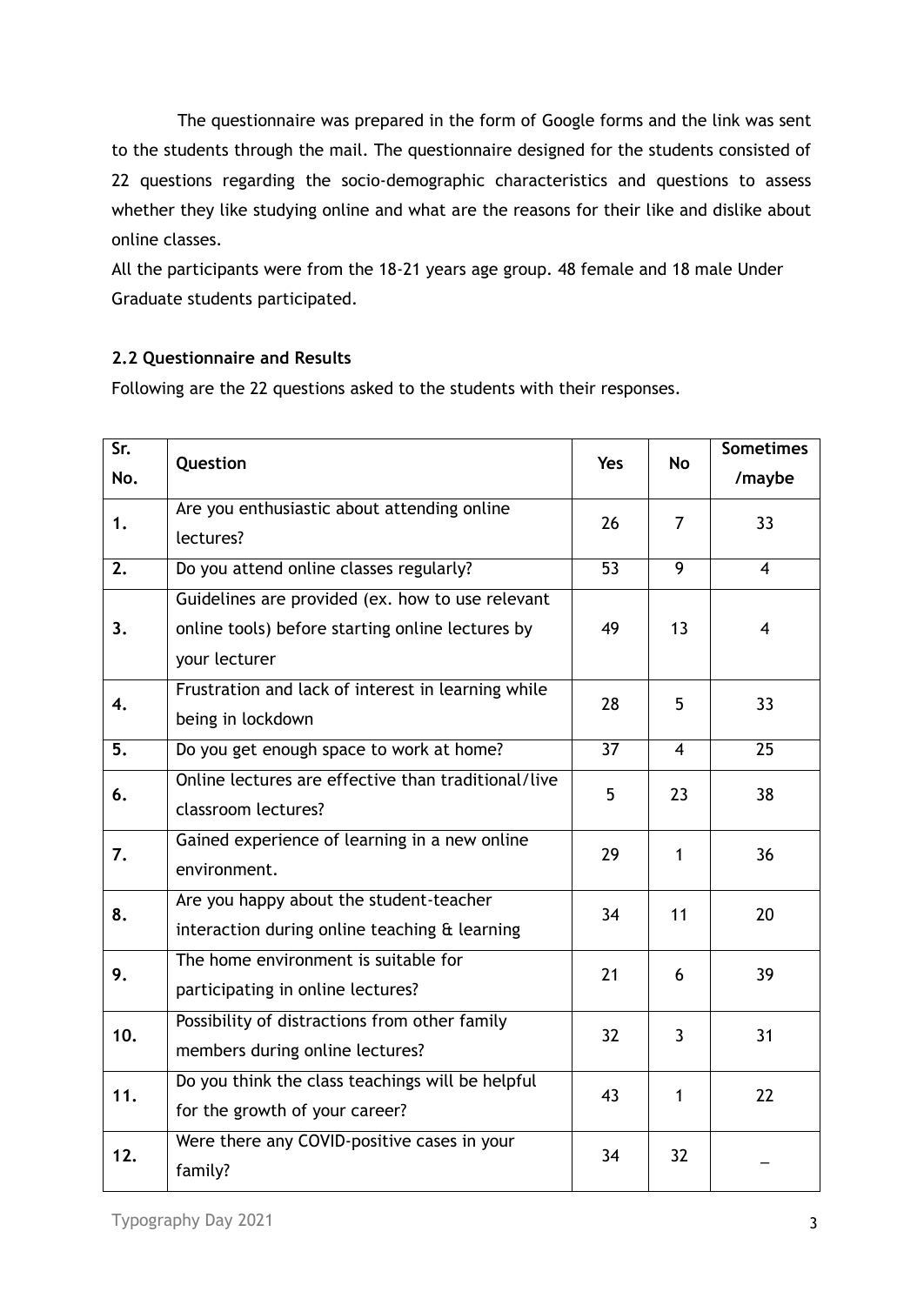| 13. | Were you COVID-positive during the session 2020- | 14 | 52 |  |
|-----|--------------------------------------------------|----|----|--|
| 14. | Do you think the lockdown was good in a way?     | 28 |    |  |
| 15. | Do you interact during the class discussion?     | 25 |    |  |

Apart from the objective-type questions, there were few subjective questions too.

#### **Question 17. Reason for remaining absent:**

#### **Response:**

|                | Health                                           | 50 |
|----------------|--------------------------------------------------|----|
| 2.             | Network issue                                    |    |
|                | Laziness/boredom                                 |    |
| $\mathbf{A}$   | To cut down excess screen time                   |    |
| 5.             | Work not ready                                   |    |
| 6 <sub>1</sub> | Other distractions like social media and Netflix |    |

#### **Question 18.** W**hich device do you use to log into your classroom?**

#### **Response**

|           | Mobile         | າ ເ<br>۷C |
|-----------|----------------|-----------|
| <b>L.</b> | Laptop/Desktop | 30        |
| <u>.</u>  | Ipad/Tablet    |           |

### **Question 19. How did you cope up with the COVID positive situation in your family? 34 Students responded they had a positive case in the family.**

|                  | Faced the situation with a positive attitude/ meditation/ yoga/ family     | 29 |
|------------------|----------------------------------------------------------------------------|----|
|                  | cooperation. Kept on doing college work simultaneously.                    |    |
| 2.               | Took a break from assignments.                                             |    |
| $\overline{3}$ . | Went into depression                                                       |    |
| $\overline{4}$ . | Distracted myself with Netflix and social media and focus on other things. |    |

## **Question 20. Do you think the lockdown was good in a way? Can you justify your answer?**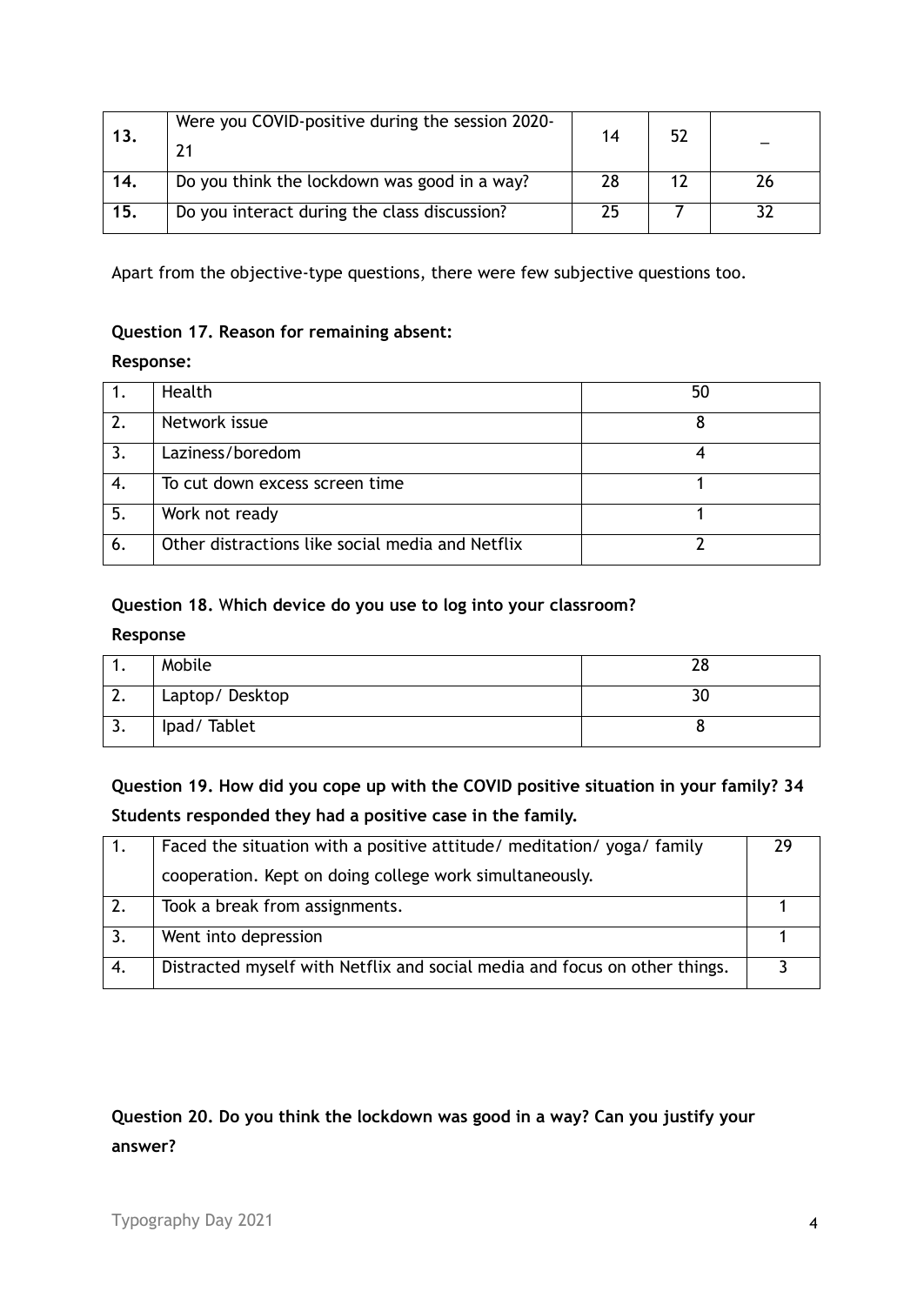| 1. | Learned new skills, like software and drawing skills, reading, share market                                                   | 25 |
|----|-------------------------------------------------------------------------------------------------------------------------------|----|
|    | and management studies                                                                                                        |    |
| 2. | Got more 'me time' and family time too.                                                                                       | 6  |
| 3. | It was absolutely not good as we need lot of guidance from teachers in our<br>field.                                          |    |
| 4. | Missing friends and college environment and college activities apart from<br>studies, like annual exhibition, sports day etc. |    |
| 5. | It is keeping us safe.                                                                                                        | 10 |
| 7. | Not able to maintain a healthy lifestyle, because of restrictions on going<br>out and gyms are also closed.                   | 5. |
| 8. | Got a break from traveling.                                                                                                   | 8  |
| 9. | Trying to maintain a healthy lifestyle. No junk food/ street food.                                                            |    |

**Question 21. Do you interact during class discussion? What is the reason for not interacting? 25 students said yes, 7 said no and 32 students said sometimes.**

| $\overline{1}$ . | Lack of self-confidence                       |    |
|------------------|-----------------------------------------------|----|
| $\overline{2}$ . | Fear of being judged                          | b  |
| 3.               | Afraid of talking in front of family members. |    |
| 4.               | Introvert/shy                                 | 13 |
| 5.               | Social anxiety                                |    |
| 6.               | participate actively                          | 26 |
| 7.               | Nil                                           |    |

#### **2.3 Observations and Discussion**

From the above data, it is evident that the majority of students do believe in the education system and truly want to continue their education. Financial losses and health issues could not stop them. The majority of the students living in the metro city for sure have small houses, the data shows only 4% of the students have no space issue at home. Rest all are struggling to adjust for space.

Despite having so many difficulties the students, this year gave some spectacular results in their classwork. Every year in the final year the students have to design a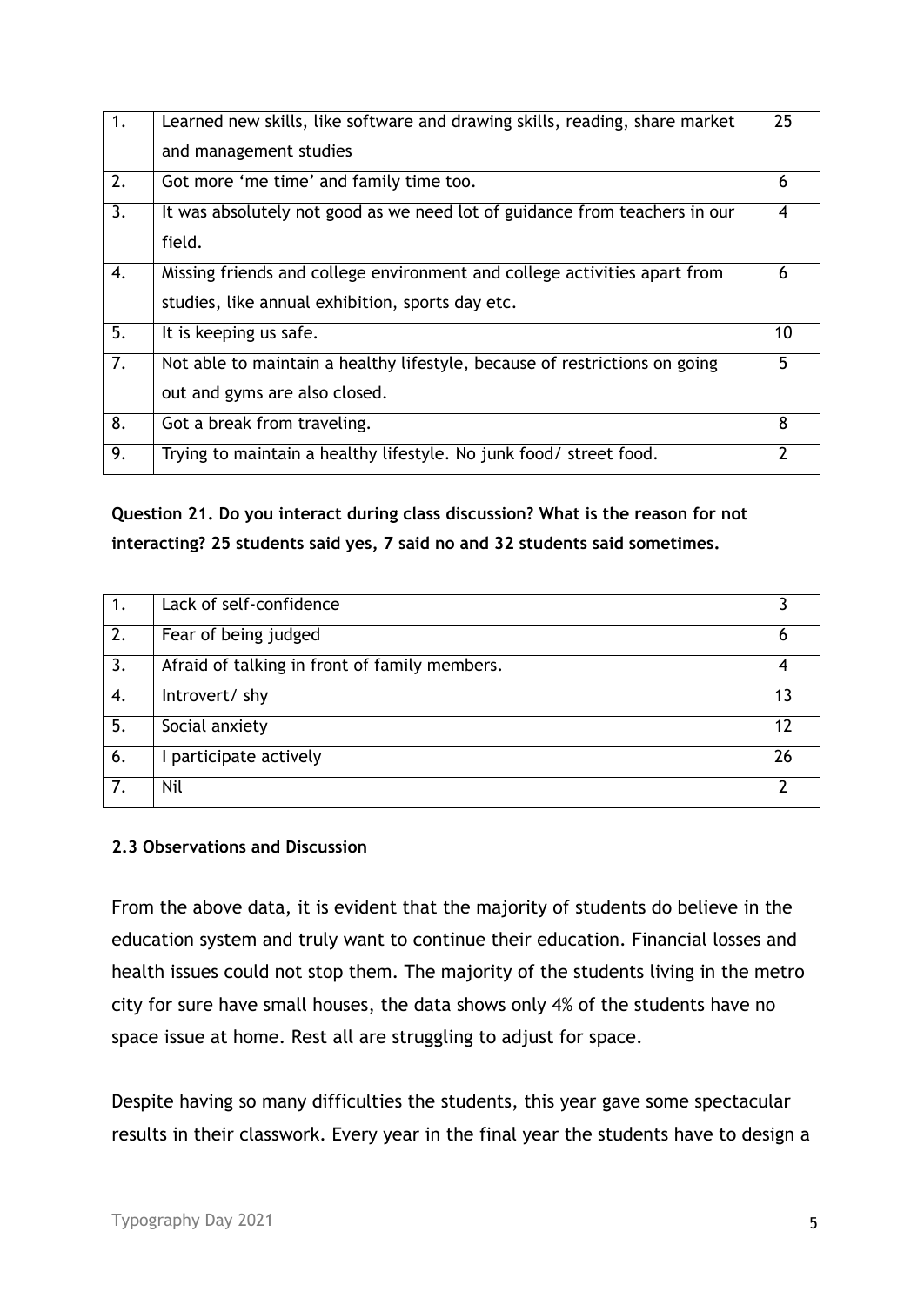font (Roman/ Devanagari) as it is a part of their syllabus. Usually, the students develop the design from scribbles and finally draw it on Illustrator.

It was just because of the lockdown students had ample time, internet connection, and laptops to explore the trial version of Fontlab Studio at home. Usually, college would have been a place where there would be many obstacles like traveling time, friends, canteen breaks, lack of Wi-Fi connection, etc. The students learned the software on their own with various YouTube tutorials and blogs. This made them design their font in a workable format. They published it as a .ttf file and used it in their designs and presentations. The students learned collaborative learning with their classmates. They shared ideas and insights about their design process which helped others too.



Figure.1 Scribbles to finalise the character of the font.



Figure. 2 Explorations with a calligraphy tool.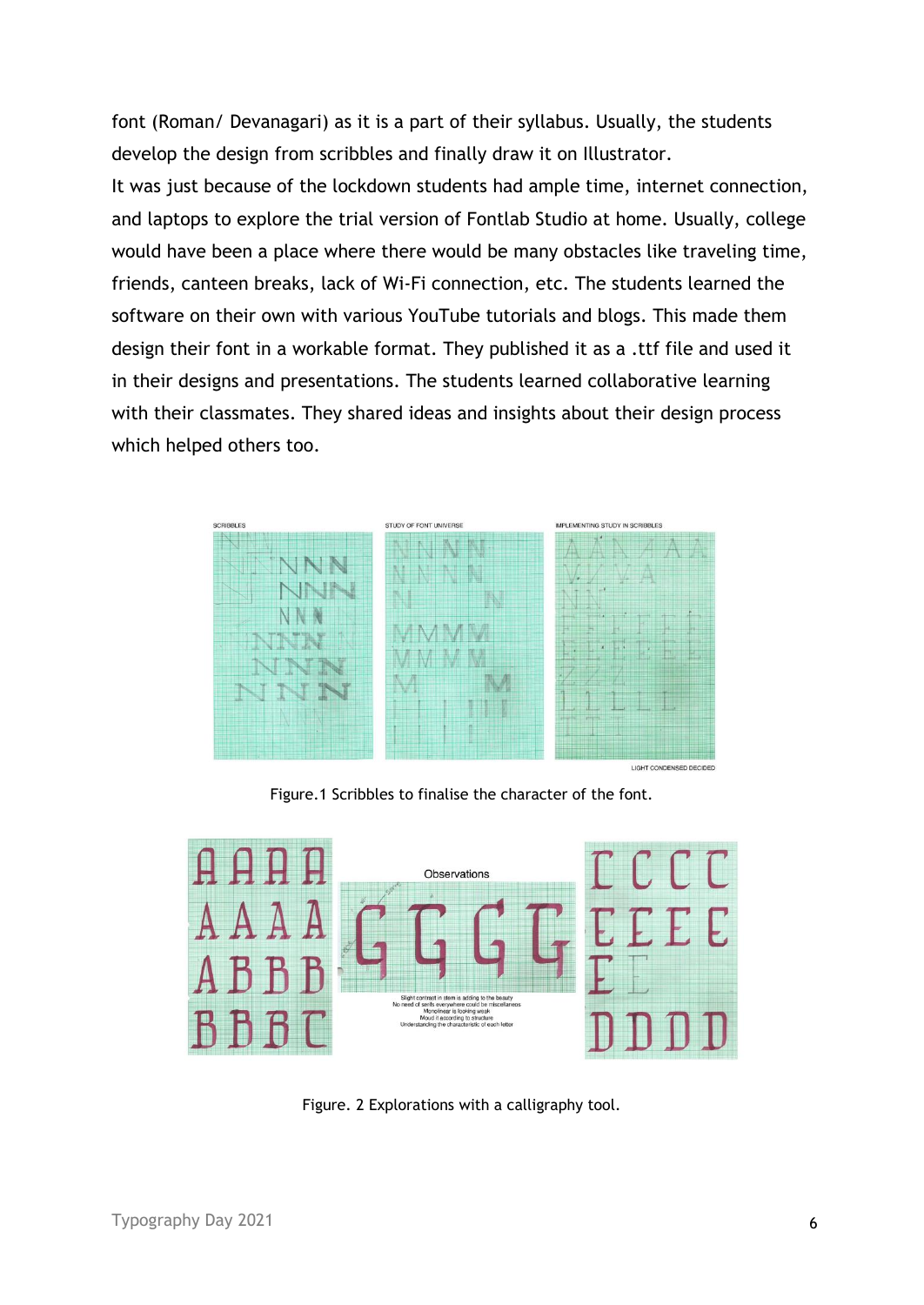

Figure. 3 Working on the design of each letter.

# ABCDEFGHIJKLMNO PQRSTUVWHYZ 1234567890  $\bigcap_{\alpha} \bigcap_{\alpha} \bigcap_{\alpha}$

Figure.4 The final font (Name of the font-DD Condensed) designed on Fontlab Studio by Ms. Disha Desai.

The objective of teaching typography to the second year and final year is very different from each other. The former stresses more upon learning the basics and understanding typography as a form, its expressive qualities, experimenting with new ideas, and using grids. The latter focuses on using Typography as a tool to communicate effectively through projects and designing serious typefaces. Yet, few things remain common in both, the contribution of a teacher and the efforts of the student. The teacher-student interaction and students interacting with their peers is what makes the quality of education more hybrid and impactful.

To teach practical subjects like Typography the teacher needs a lot of inputs from the students to understand their needs on an online platform. The study of Typography must be methodological, as it is the most integral part of Graphic Design and has an influence on the students' overall understanding of form and layout as well.

Due to the pandemic, the students were allowed to use digital media for many subjects and it proved to be a blessing in disguise. They learned new techniques and understood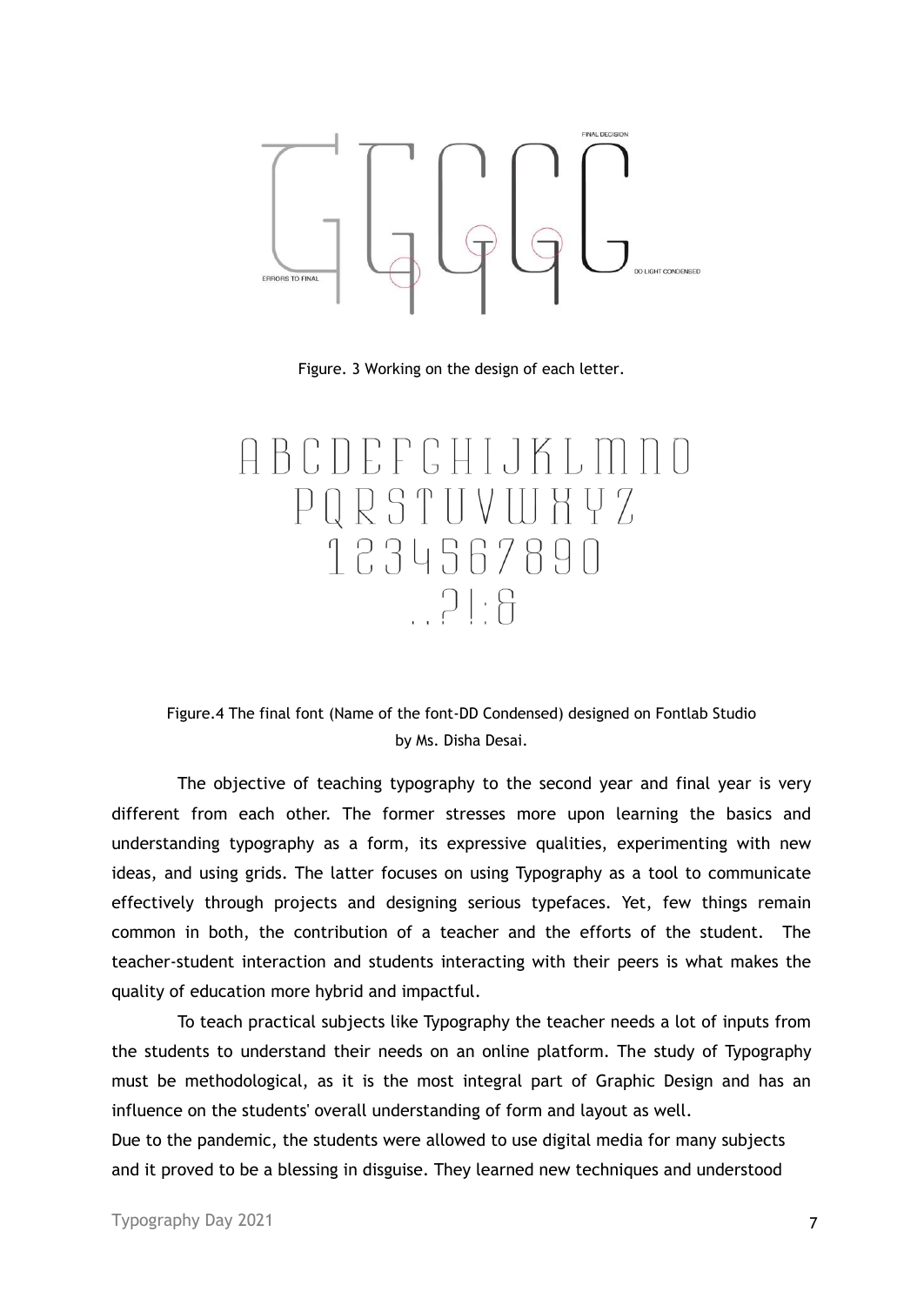the importance of self-study. The students who have faced this lockdown have become more self-dependent.



Figure.5 Second-year students' work exploring experimental Typography and grid system.

In the beginning teachers did face the problems of students not responding, it surely is a major turnoff for any teacher. But eventually teachers figured out various techniques to engage the students, like asking quizzes, making them present their work through screen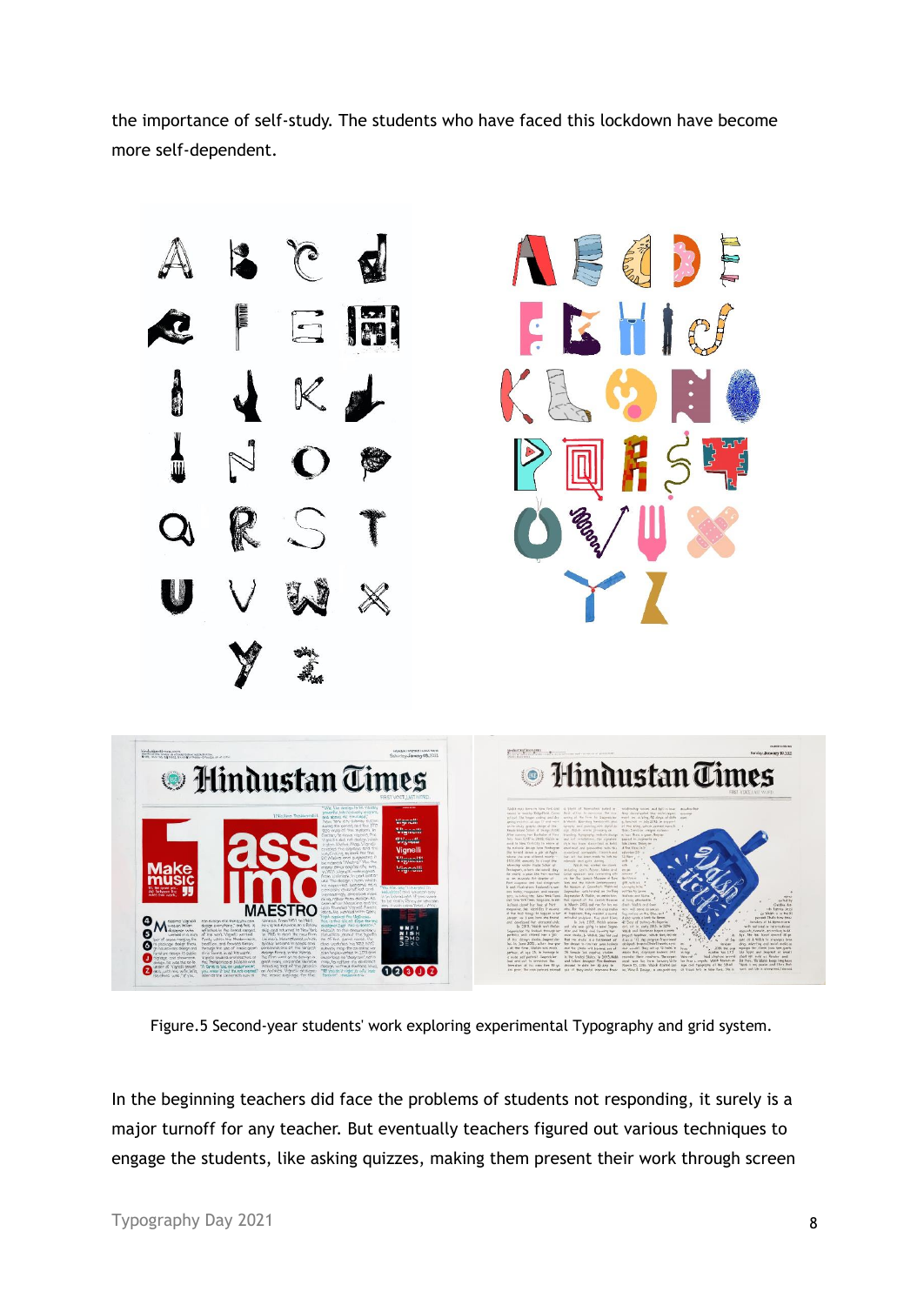sharing, building confidence by engaging with the students, being available to them. This had a negative impact on the boundaries we have set as teachers. But I believe this is a transition phase, we all will learn and evolve to survive the situation.

#### **4. Conclusions**

Online Education is keeping the students and faculty safe at home. The flexibility and convenience of online classes are an advantage. But network connectivity issues in rural areas make it a challenge for students to participate in online learning initiatives who due to the lockdown have migrated to their native place.







The results indicated that the majority of the students (74.5%) are attending the online classes regularly during this pandemic, despite being not enthusiastic about attending them. Based on the survey it is evident that online education is different than the physical one and students do think that online education is going to be helpful to shape their future and career. 76.5% of students agreed that the class teachings will be helpful for the growth in their career. That is a very positive sign, though it is a time of crisis and students are facing numerous problems in continuing their education, they are still hopeful. Somehow the pandemic has become a part of our life. In and all, the quality of work in online education is not compromised. Students have gotten to learn more things. This does not make up for the physical classrooms. We must go back to college soon.

It is needless to say that online education is going to be a major part of our future education system. But slowly we all are getting a hold of this situation. Adapting to the 'new normal' was slow but a very important shift in everyone's life. This shift gave us power over the uncontrollable. If you cannot change it adapt to it, is the most important lesson of survival our generation has ever learned.